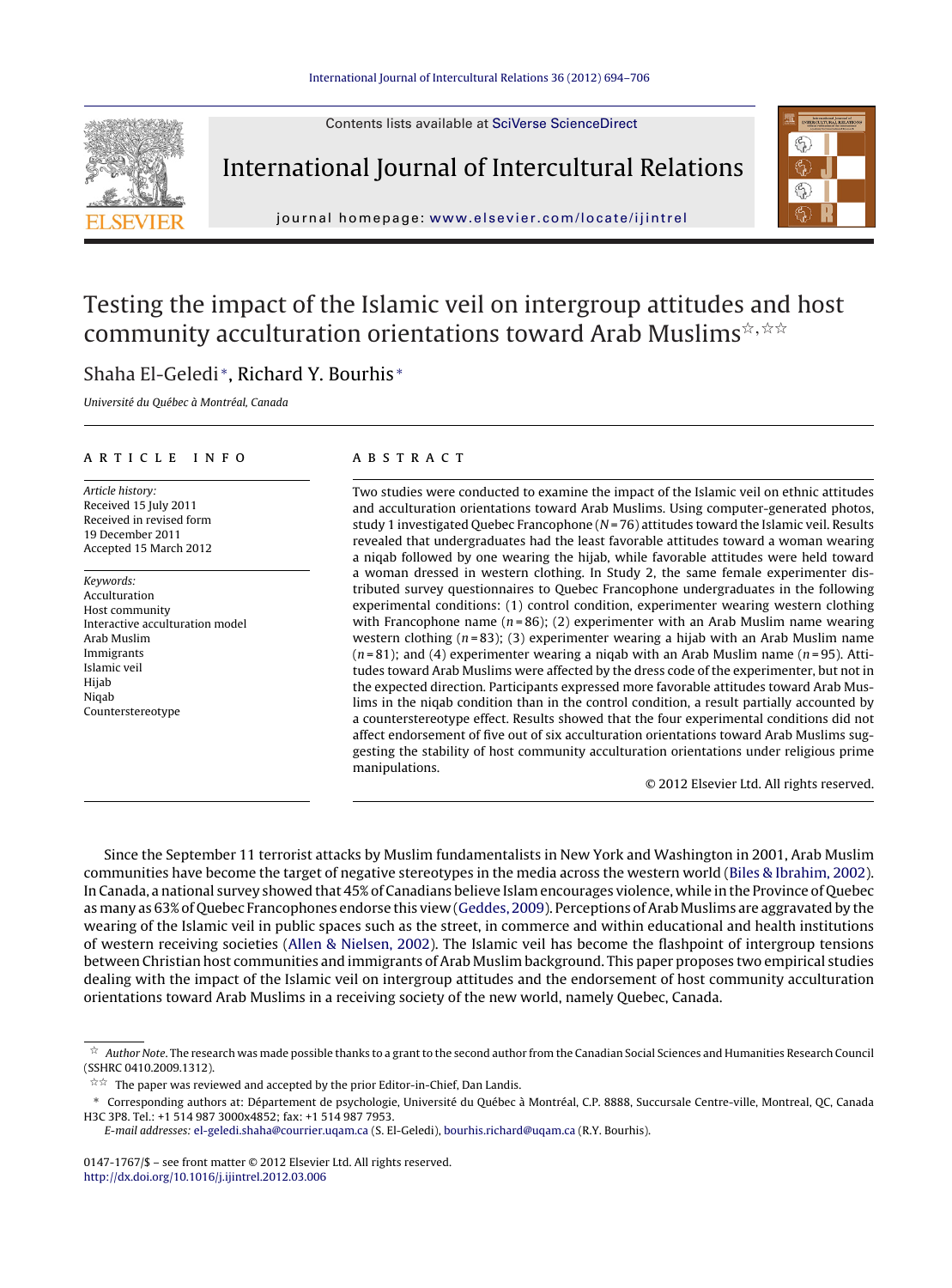As with speech style, dress styles can serve as a marker of religious affiliation, gender, geographical origin, ethnic origin, profession, and social class ([Hoodfar,](#page--1-0) [2003\).](#page--1-0) Like skin color, ethnic origin, and gender, stereotypes about religious dress style can also be particularly virulent given the perceived voluntary nature of its adoption by individuals. There are different types of Islamic veils worn not only across Muslim countries, but also in receiving societies of the western world ([Hoodfar,](#page--1-0) [2001\).](#page--1-0) In line with religious prescriptions requiring women to dress modestly, many Muslim women wear a scarf covering their hair, but not the face; a veil commonly known as the "hijab". The hijab is the most commonly worn Islamic veil in Muslim countries and in western societies, including Europe and North America. The "niqab" is prescribed mainly in Saudi Arabia and is a black cloth covering the whole body and entire face, leaving only the eyes visible. The niqab is rarely worn in receiving countries of the western world but is the focus of much media attention and is being banned from public space in a growing number of European countries including France in 2011 ([Welch,](#page--1-0) [2007\).](#page--1-0) In this article, the term Islamic veil will sometimes be used generically in referring to these two head coverings.

Recent studies have sought to understand the Islamic veil from the point of view of Muslim women who wear it (e.g., [Alvi,](#page--1-0) [Hoodfar,](#page--1-0) [&](#page--1-0) [McDonough,](#page--1-0) [2003\).](#page--1-0) For many Muslim women settled in western democracies, the veil can symbolize personal and collective identification with particular varieties of the Islamic faith, while it can also serve as a marker of social differentiation from the Christian mainstream. Qualitative interviews with veiled women in Canada have also shown that the veil can be worn by Muslim women for strategic reasons related to freedom of movement and individual upward mobility ([Hoodfar,](#page--1-0) [2003\).](#page--1-0) Wearing the veil can also be used to reassure Muslim family members that one remains loyal to the precepts of Islam while pursuing western educational and professional achievements not otherwise acceptable without wearing of the Islamic veil.

Host communities of the western world are often ambivalent or hostile toward Muslim women who wear the Islamic veil in public settings ([Allen](#page--1-0) [&](#page--1-0) [Nielsen,](#page--1-0) [2002\).](#page--1-0) Attitudes toward the hijab and especially the niqab are very negative in the European Union. For example, a recent study measured Belgian host majority attitudes toward the Islamic veil, subtle prejudice, and anti-Arab attitudes [\(Saroglou,](#page--1-0) [Lamkaddem,](#page--1-0) [van](#page--1-0) [Pachterbeke,](#page--1-0) [&](#page--1-0) [Buxant,](#page--1-0) [2009\).](#page--1-0) Results showed that willingness to ban the veil and being uncomfortable with its use were related to subtle prejudice against immigrants in general and high scores on the anti-Arab western ethnocentrism scale. The study concluded that "aversion toward the veil thus seems to reflect both ethnic prejudice and anti-religious disposition" (p. 427).

In Quebec, the Islamic veil also triggers negative reactions and is seen by many as a religious symbol challenging fundamental French Canadian values. Muslim women wearing the veil are seen by some as a threat to the hard fought equal rights achieved by the women's movement of the last 50 years as well as the secular gains achieved in Quebec after a century of struggle against the domination of the Catholic Church ([McDonough,](#page--1-0) [2003\).](#page--1-0) Some also perceive the veil as a political symbol of the rising power of religious fundamentalism in the world, while others perceive it as a refusal by Muslim women to integrate within mainstream secular society in Quebec.

The present studies were conducted during a time when the presence of Arab Muslims and the issue of the Islamic veil were controversial topics in Quebec. Citizens of Arab background represent 2.8% of the total Quebec population (109, 000) and 13% of the province's immigrant population ([Canadian](#page--1-0) [Census,](#page--1-0) [2006\).](#page--1-0) Given that a sizable proportion of immigrants from Arab countries are Muslims, they tend to be perceived negatively by members of the Francophone majority who remain predominantly of Roman Catholic background [\(Antonius,](#page--1-0) [2002\).](#page--1-0) Attitude studies conducted in French colleges showed that Quebec Francophone undergraduates were least comfortable with Arab Muslims and evaluated them less favorably than other immigrant groups, while feeling more threatened by their presence than by other immigrant groups including Haitians and West Indians (e.g., [Bourhis,](#page--1-0) [Barrette,](#page--1-0) [&](#page--1-0) [Moriconi,](#page--1-0) [2008\).](#page--1-0)

Attitudes toward Arab Muslims can be aggravated by the issue of the Islamic veil. A public opinion survey showed that 62% of Quebec Francophones believed that Muslim women who wear the Islamic veil pose a problem for Quebec society [\(Roy](#page--1-0) [&](#page--1-0) [Gagné,](#page--1-0) [2007\).](#page--1-0) Another polling survey found that 57% of Quebec respondents thought the Quebec government should ban religious signs such as the Islamic veil worn by some civil servants in the public administration [\(Castonguay,](#page--1-0) [2010\).](#page--1-0) Because the niqab covers the whole face, public attitudes toward such face veils are more negative than those toward the hijab. In 2010, the Quebec government proposed Bill 94 banning the niqab from the public administration, schools, and hospitals. A recent public opinion poll showed that 95% of Quebecers and 80% of Canadians supported this provincial ban on the niqab [\(Angus](#page--1-0) [Reid](#page--1-0) [Public](#page--1-0) [Opinion,](#page--1-0) [2010\).](#page--1-0)

Other than snapshot opinion polls concerning the Islamic veil, few detailed social psychological studies investigated host majority attitudes toward wearing the hijab and niqab (for exceptions, see [Saroglou](#page--1-0) et [al.,](#page--1-0) [2009;](#page--1-0) [Unkelbach,](#page--1-0) [Forgas,](#page--1-0) [&](#page--1-0) [Denson,](#page--1-0) [2008\).](#page--1-0) Given the contentious issue of the Islamic veil in Quebec, Study 1 was designed to assess attitudes toward the hijab and the niqab endorsed by Quebec Francophone undergraduates.

#### **1. Study 1**

Undergraduates completed a questionnaire containing photos of a woman dressed in western clothing, dressed as a catholic nun, wearing a hijab, and wearing a niqab (see [Fig.](#page--1-0) 1). Participants were asked to give their first impressions of each woman depicted in the photos.

We expected attitudes to vary depending on the dress code of the stimulus women. The White woman in the photo wearing western clothing was the most similar to Quebec Francophones and could be perceived as an ingroup member. Reflecting the classic ingroup favoritism effect, Francophone undergraduates were expected to have the most favorable